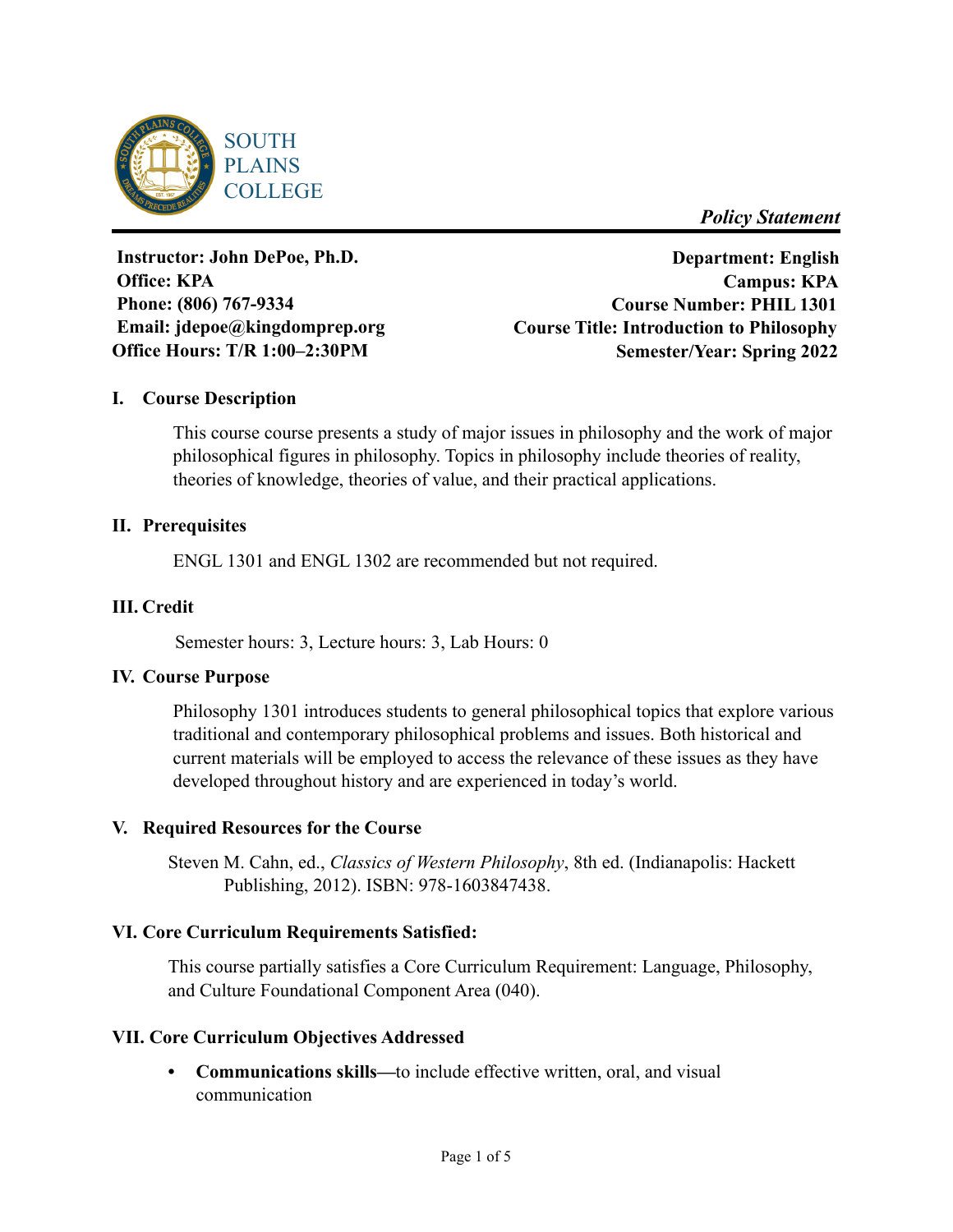- **• Critical thinking skills—**to include creative thinking, innovation, inquiry, analysis, evaluation, and synthesis of information
- **Social Responsibility**—to include intercultural competence, knowledge of civic responsibility, and the ability to engage effectively in regional, national, and global communities
- **Personal Responsibility**—to include the ability to connect choices, actions, and consequences to ethical decision-making.

## **VIII. Student Learning Outcomes**

Upon successful completion of the course, students will:

- 1. Read, analyze, and critique philosophical texts.
- 2. Demonstrate knowledge of key concepts, major arguments, problems, and terminology in philosophy.
- 3. Present logically persuasive arguments both orally and in writing.
- 4. Demonstrate critical thinking skills in evaluation and application of philosophical concepts to various aspects of life.

# **IX. Grading of Course Work**

Assessments given Throughout the Semester (88%) Basic Grades (20%) Intermediate Grades (35%) Major Grades (45%) Final Exam (12%)

# **X. Late Work**

Each school day that work is turned in late will result in a deduction of 30 points from the assignment.

### **XI. Attendance**

Any student who accrues **more than four** unexcused absences (or **eight** excused) **shall be dropped** with a grade of "X" if the student has a passing grade average at that time. If the student is failing, due to poor work or missing assignments, the student will be given a grade of "F." An absence will only be excused if the student misses class for a legitimate, unavoidable reason (for example, because of an illness or official trip authorized by the college), the student notifies the instructor before the class is missed, and the student provides confirming documentation (for example, a doctor's note). A student accrues an absence each time he or she accumulates a total of three tardies. A "tardy" is defined as being between 1-10 minutes late. Whenever possible, students should let the instructor know about expected absences as soon as possible and before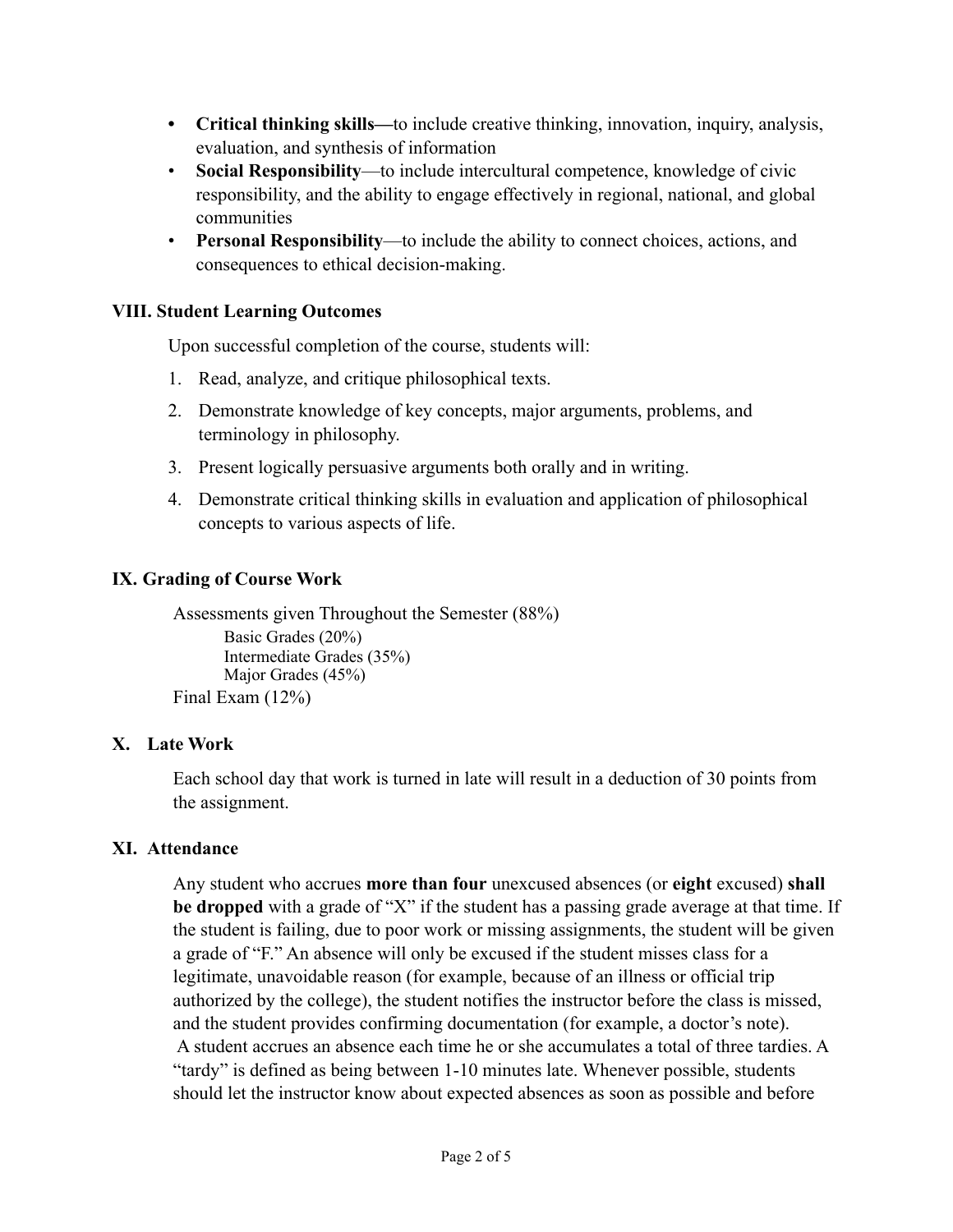the class meeting. If a student is more than 30 minutes late to class, that student will be counted absent.

### **XII. Student Code of Conduct Policy**

Any successful learning experience requires mutual respect on the part of the student and the instructor. Neither instructor nor student should be subject to others' behavior that is rude, disruptive, intimidating, aggressive, or demeaning. Student conduct that disrupts the learning process or is deemed disrespectful or threatening shall not be tolerated and may lead to disciplinary action and/or removal from class.

If a student is exhibiting disruptive behavior (for example, talking loudly without permission), I will give him or her a warning. The second time this happens, I will tell the student to leave class, and the student will be counted absent for the day. I will also contact the dean. The dean will usually contact the student to schedule a time to discuss the cause of the disruptions. After this, if there is a third disruption, I will ask the student to leave class and drop the student from the course with a grade of "F."

### **XIII. Plagiarism and Cheating**

Students are expected to do their own work on all projects, quizzes, assignments, and papers. Failure to comply with this policy will result in an F for the assignment and can result in an F for the course if circumstances warrant it.

Plagiarism violations include, but are not limited to, the following:

- 1. Turning in a paper that has been purchased, borrowed, or downloaded from another student, an online term paper site, or a mail order term paper mill;
- 2. Cutting and pasting together information from books, articles, other papers, or online sites without providing proper documentation;
- 3. Using direct quotations (three or more words) from a source without showing them to be direct quotations and citing them; or
- 4. Giving an in-text citation only at the end of a paragraph.

Cheating violations include, but are not limited to, the following:

- 1. Obtaining an examination by stealing or collusion;
- 2. Discovering the content of an examination before it is given;
- 3. Using an unauthorized source of information (notes, textbook, text messaging, internet) during an examination, quiz or homework assignment;
- 4. Entering an office or building to obtain unfair advantage;
- 5. Taking an examination for another;
- 6. Altering grade records; or
- 7. Copying another's work during an examination or on a homework assignment.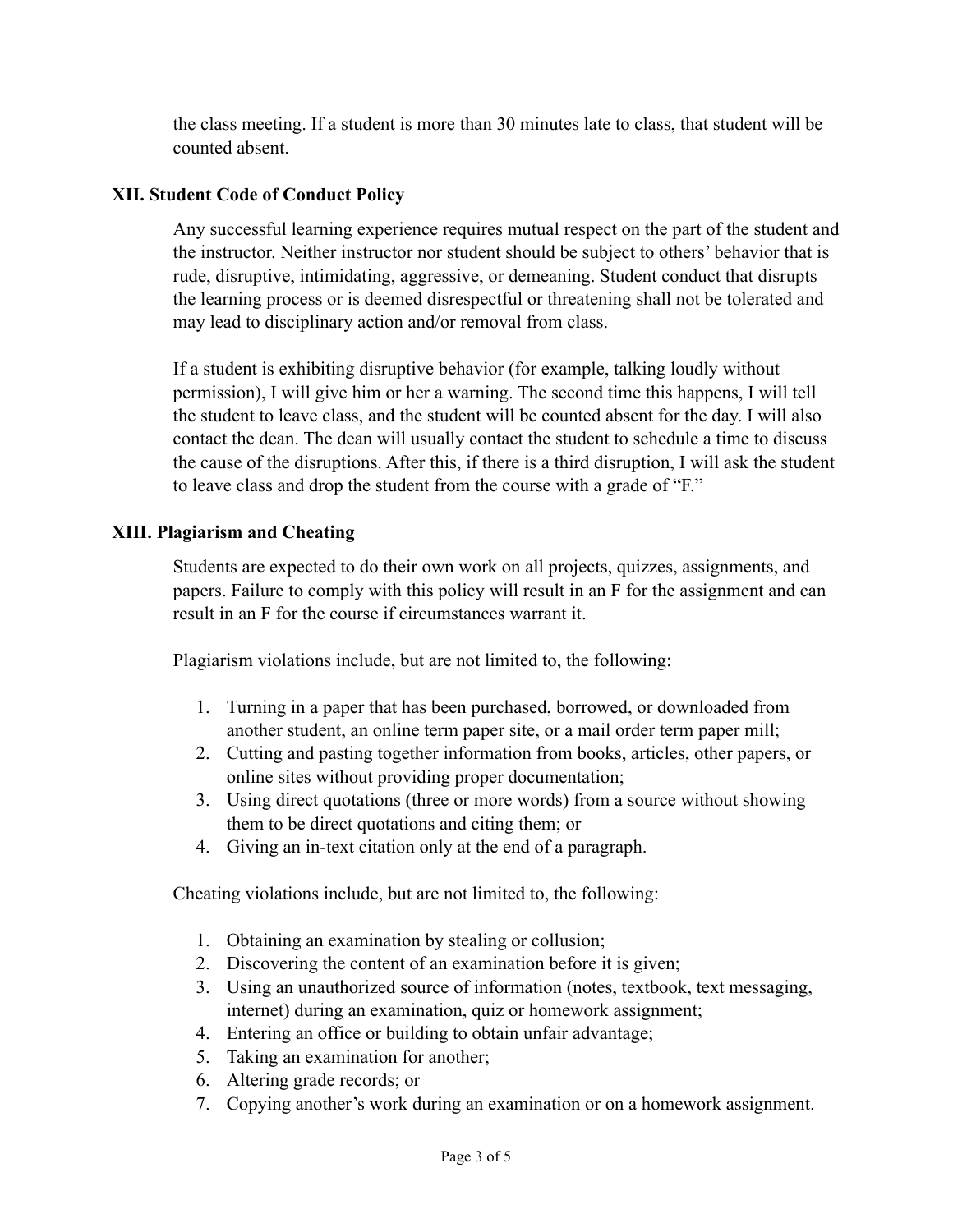#### **XIV. Disability Statement**

Students with disabilities, including but not limited to physical, psychiatric, or learning disabilities, who wish to request accommodations in this class should notify the Disability Services Office early in the semester so that the appropriate arrangements may be made. Processing time could take up to 30 days once paperwork has been submitted. In accordance with federal law, a student requesting accommodations must provide acceptable documentation of his/her disability to the Disability Services Office. For more information, call or visit the Disability Services Office at Levelland (Student Health & Wellness Office) 806-716- 2577, Reese Center (Building 8) & Lubbock Center 806-716-4675, or Plainview Center (Main Office) 806-716-4302 or 806-296-9611.

### **XV. Nondiscrimination Policy**

South Plains College does not discriminate on the basis of race, color, religion (creed), gender, gender expression, marital status, sexual orientation, military status, national origin, sex, disability or age in its programs and activities. All SPC courses meet federal regulations under Title II of the ADA, Sections 504 of the Rehabilitation Act of 1973. The following person has been designated to handle inquiries regarding the nondiscrimination policies: Vice President for Student Affairs, South Plains College -1401 College Avenue, Box 5, Levelland, TX 79336, 806- 716-2360.

### **XVI. Title IX Pregnancy Statement**

If you are pregnant, or have given birth within six months, Under Title IX you have a right to reasonable accommodations to help continue your education. To activate accommodations you must submit a Title IX pregnancy accommodations request, along with specific medical documentation, to the Director of Health and Wellness. Once approved, notification will be sent to the student and instructors. It is the student's responsibility to work with the instructor to arrange accommodations. Contact Crystal Gilster, Director of Health and Wellness at 806-716- 2362 or email cgilster@southplainscollege.edu for assistance.

### **XVII. Diversity Policy**

In this class, the instructor will endeavor to establish and support an environment that values and nurtures individual and group differences and encourages engagement and interaction. Understanding and respecting multiple experiences and perspectives will serve to challenge and stimulate all participants to learn about others, about the larger world, and about themselves. By promoting diversity and intellectual exchange, we will not only mirror society as it is, but also model society as it should and can be.

Note: The instructor reserves the right to modify the course syllabus and policies, as well as notify students of any changes, at any point during the semester.